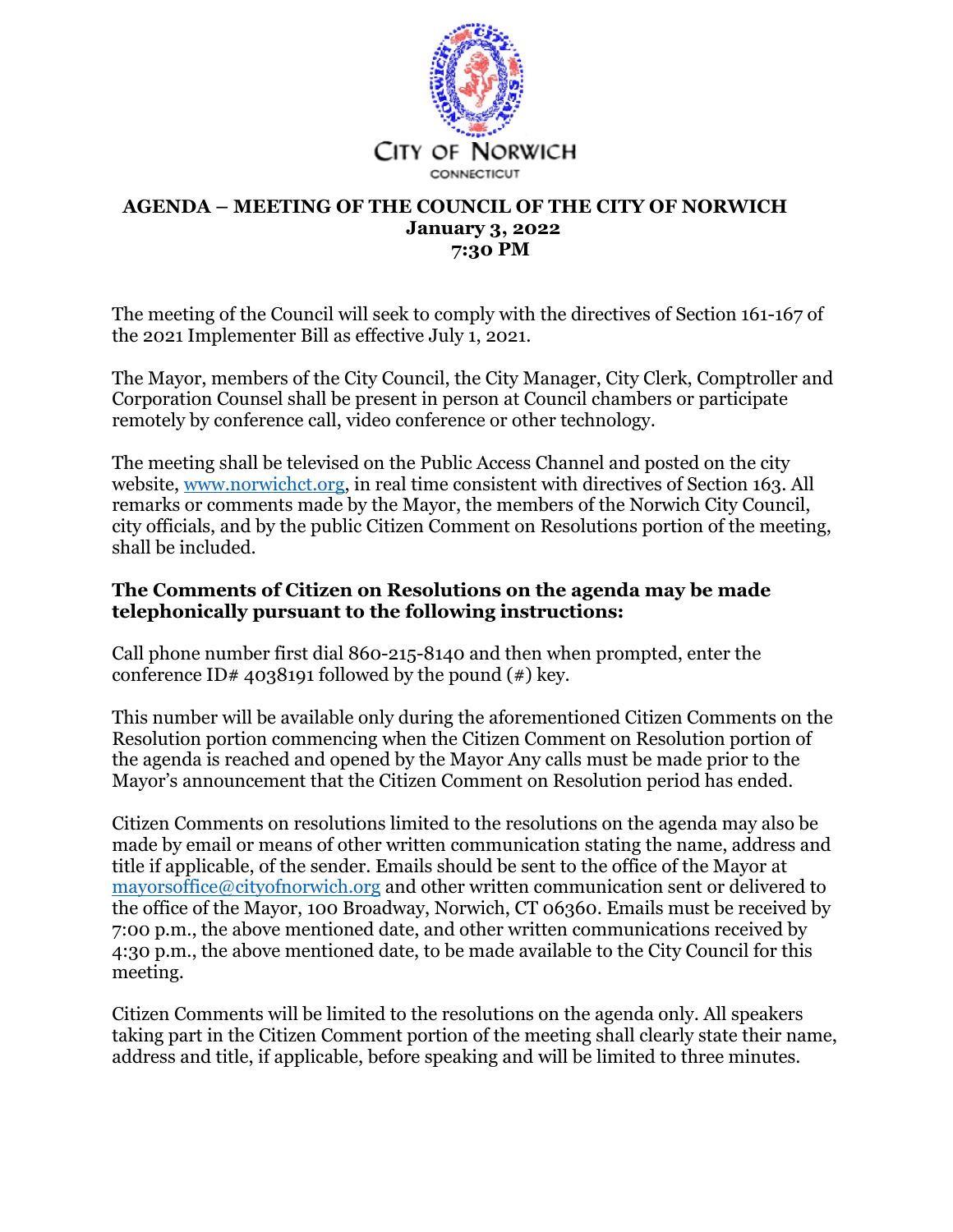

#### **AGENDA – MEETING OF THE COUNCIL OF THE CITY OF NORWICH January 3, 2022 7:30 PM**

The meeting will be televised on the Public Access Channel and posted on the city website, www.norwichct.org, in real time.

### **PRAYER**

# **PLEDGE OF ALLEGIANCE**

**ADOPTION OF MINUTES:** October 4 and 18, November 15, December 7 and 20, 2021

# **"STATE OF THE CITY" ADDRESS: Mayor Peter Albert Nystrom**

# **PETITION AND COMMUNICATION**

1. Letter of resignation of Kristen Talley from the School Building Committee 2020.

# **CITY MANAGER'S REPORT**

# **CITIZENS COMMENT ON RESOLUTIONS (only on the agenda items)**

#### **NEW BUSINESS-RESOLUTIONS**

- 1. Relative to an appointment to the School Building Committee 2020.
- 2. Relative to a reappointment to the Harbor Management Commission.
- 3. Relative to the CT Communities Challenge Grant Program (former YMCA property).

Bots Women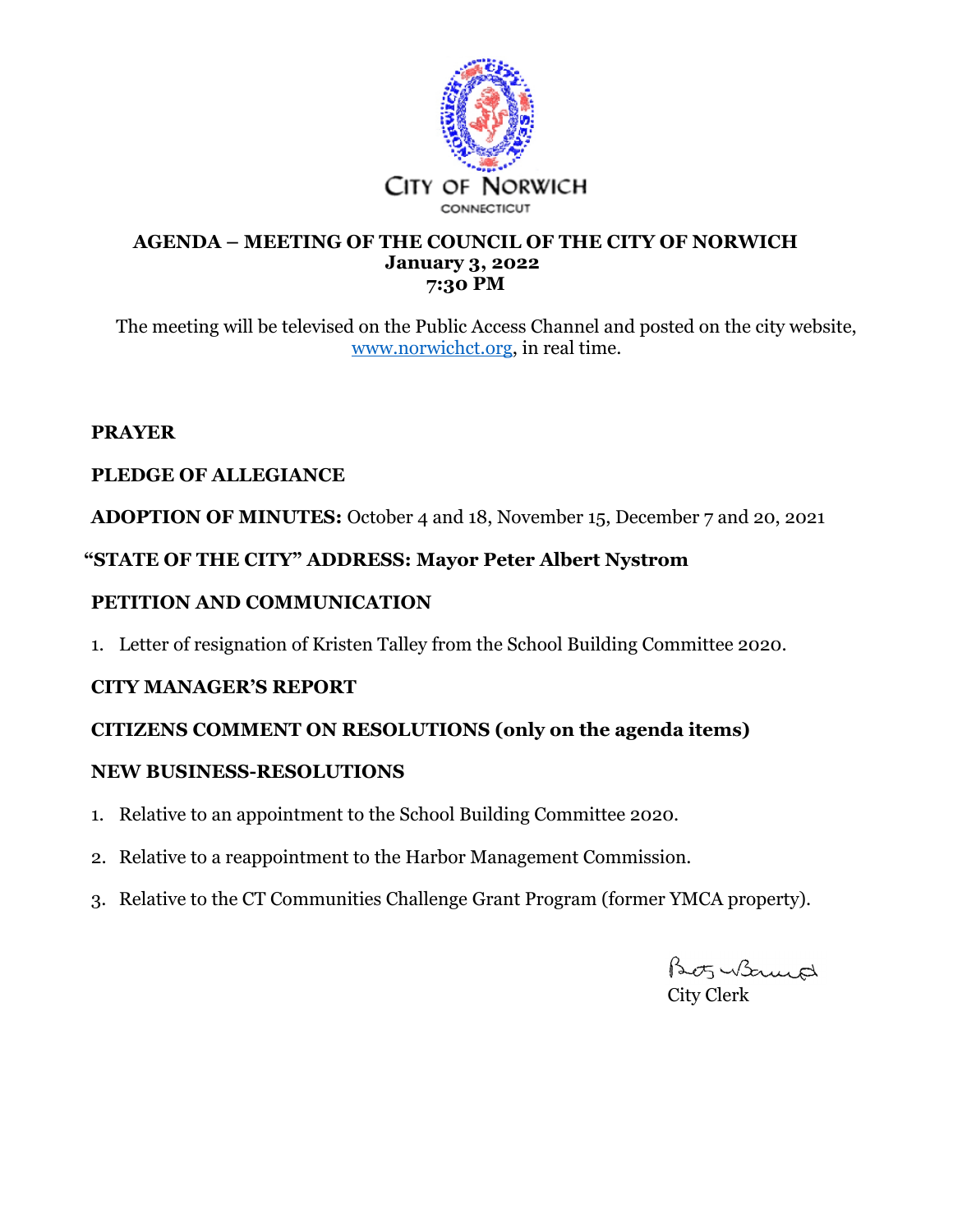#### PETITION & COMMUNICATION #1

December 20, 2021

To Whom it May Concern:

I, Kristen Talley, do not plan to continue serving on the School Building Committee for the City of Norwich.

Sincerely,

 $d\mathcal{U}$ Kristen L. Talley

 $HECCHVED$ <br>
2021  $HCD$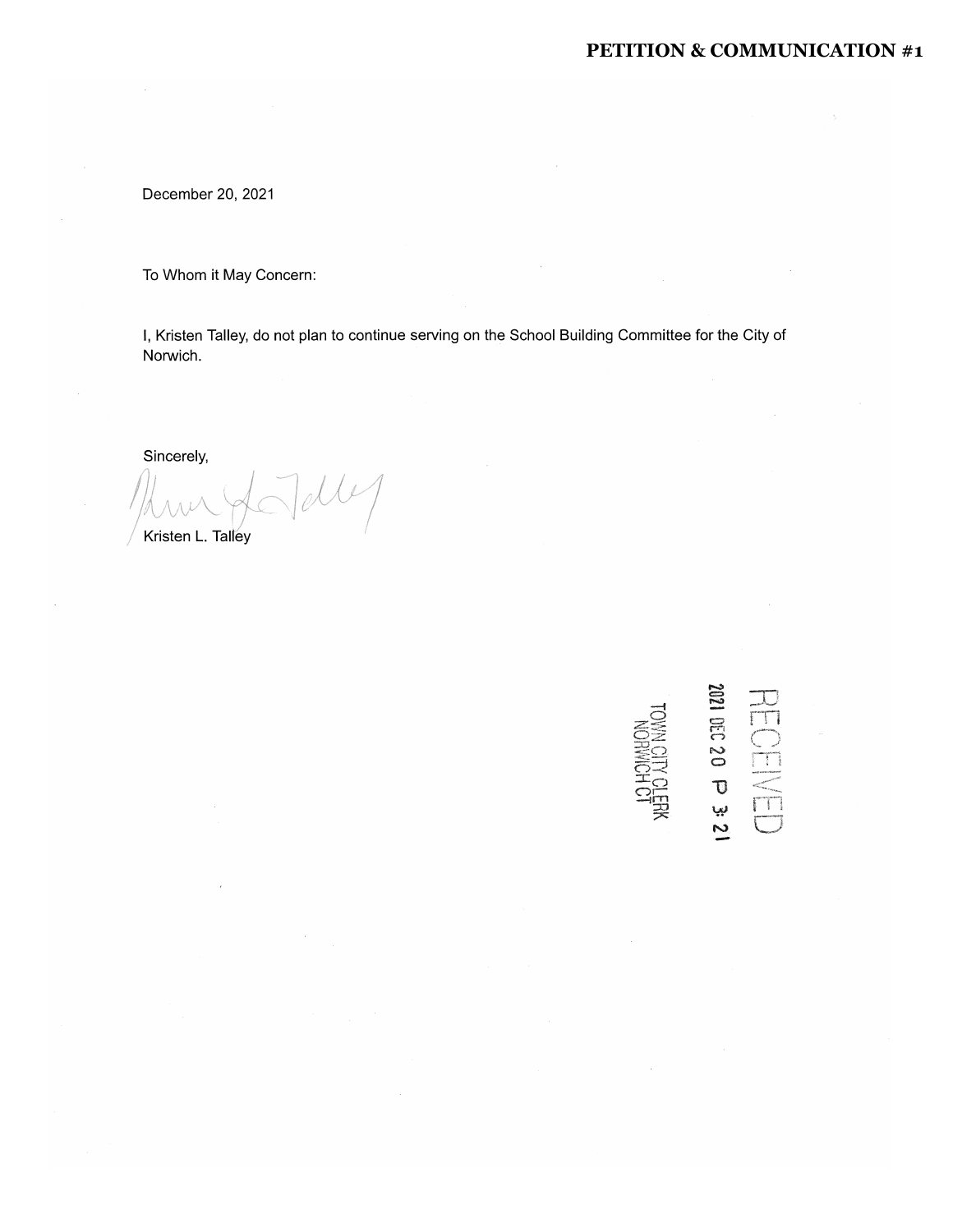**BE IT RESOLVED,** that Cindy Beauregard be appointed to the School Building Committee (2020) to fill a seat vacated by Kristen Talley with a term to expire on January 21, 2024 or until a successor is appointed.

> Mayor Peter Albert Nystrom President Pro Tem Joseph A. DeLucia Alderwoman Stacy Gould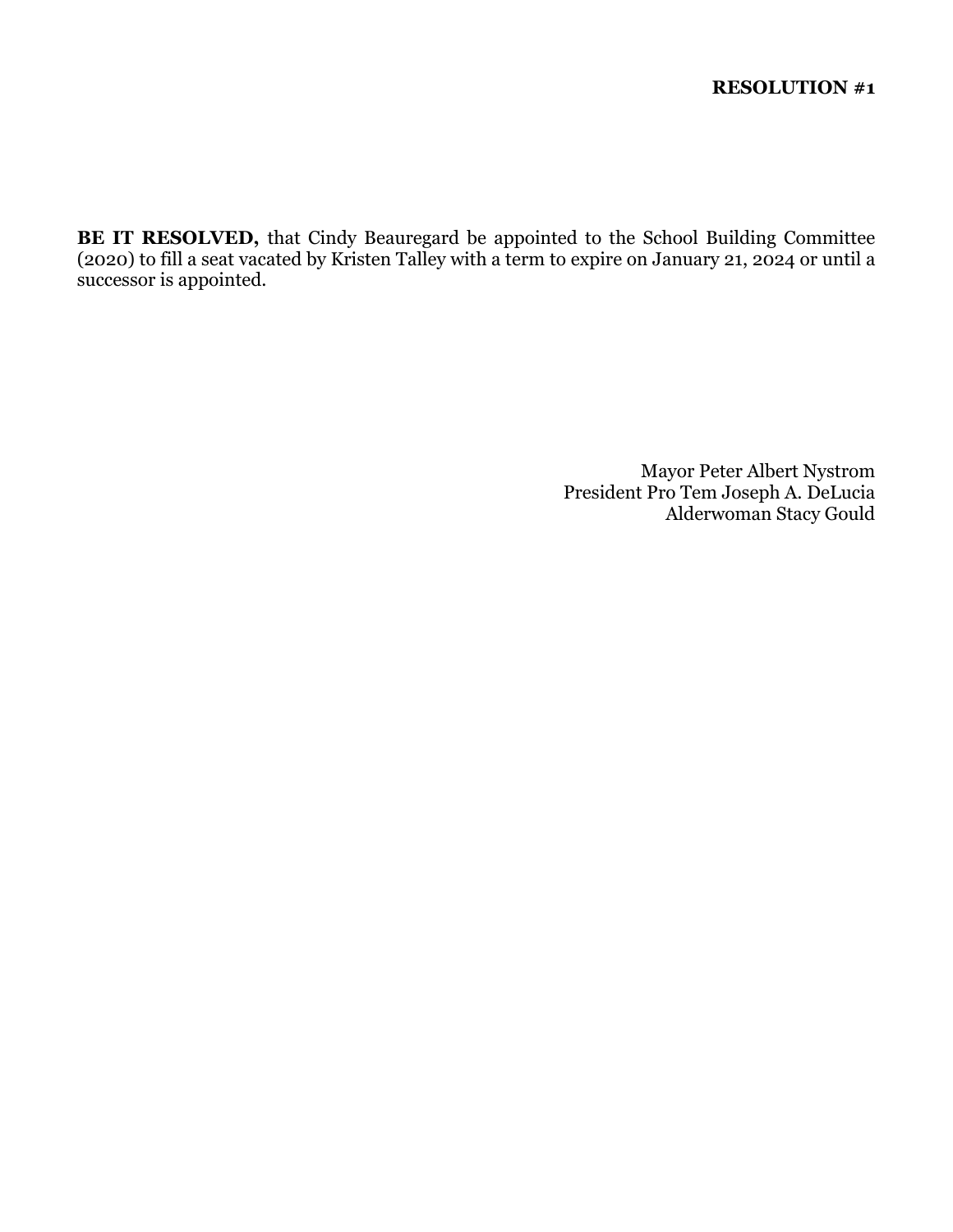#### **RESOLUTION #2**

**WHEREAS,** the City Manager John L. Salomone has reappointed with Councils approval as **regular member** to the Harbor Management Commission for a term to expire on 12/7/23 or until a successor is appointed;

Sofia LeWitt (D)

**NOW, THEREFORE, BE IT RESOLVED** that the Council of the City of Norwich hereby acknowledges the reappointment of the above named to the Harbor Management Commission.

City Manager John L. Salomone